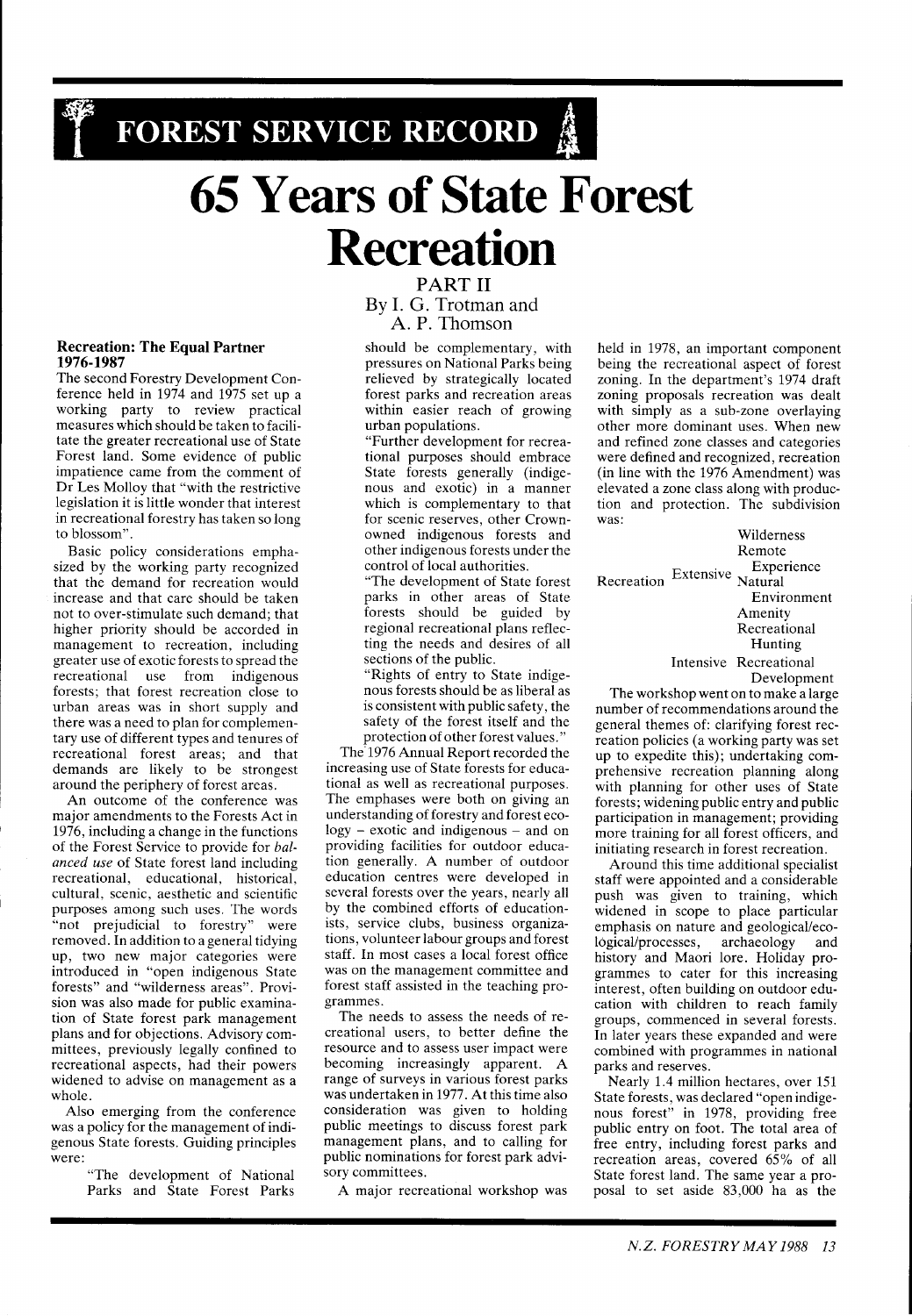Tasman Wilderness in Northwest Nelson Forest park under the new provisions of the 1976 Forests Amendment Act was deferred as a result of public concern over inadequate evaluation of the area's economic resources.

New provisions in the Wild Animal Control Act 1977 were implemented with the establishment of the National Recreational Hunting Advisory Committee (NRHAC) "to foster hunting or shooting in recreational hunting areas" where hunting for pleasure not profit could help to control the numbers of wild animals. The NRHAC advises the Minister on: criteria for selecting recreation hunting areas, balancing between recreational hunting areas and other areas, animal control plans related to recreational hunting, and promotion and encouragement of recreational hunting.

The Minister at that time approved in principle the State forests of Lake Sumner region as a recreation hunting area. Also in North Canterbury, Hanmer Forest, in a popular holiday location, became the second exotic forest park.

Later forest parks gazetted tended to follow the model established with Mount Richmond Forest Park in Marlborough which brought cohesive and co-ordinated management to a group of separate State forests. These include: Raukumara - containing the Motu wild and scenic river and a potential wilderness area; Victoria - bringing together forests in North Westland/Buller; and Northland - grouping a number of isolated kauri forests. Together with the proposed Tongariro (South-West Taupo) and Takatimu (Southland) forest parks the forest park network incorporated virtually all significant blocks of indigenous State forests outside the West Coast.

During 1979 (the silver jubilee of State forest parks), revised and consolidated State Forest Park and Forest Regulations were enacted. The main effects were to widen the types of forests on which advisory committees could advise, including open indigenous forest and recreation areas, and also to allow advice on more than one park and to provide some controls over various forms of vehicular access.

The 1980 meeting of Combined Forest Park Advisory Committee representatives generally accepted the changing views toward management of wild animals within their feral range and to a level which would not conflict with pro-<br>tection values. Disapproval was Disapproval expressed that areas of special value lacked protection from mining.

In the five years following the 1978 recreation workshop, substantial progress was made in two activities  $-$  recreation surveys and development of a recreation policy. The recreation policy

initially arose from calls for a recreation policy for forest parks. It was realized that under the 1976 balanced use rcquirement there must be an interrelationship with other uses and that the policy should apply to all State forests. In the midst of these activities in the last two years the Minister of Forests and Lands requested an appraisal of the merging of the Forest Service and the Department of Lands and Survey. The greatest benefits (some people thought the only ones) were in the areas of recreation and protection management. Public submissions of concern at the large area of New Zealand under the control of the new department and staff attitudes resulted in the proposal being discontinued.

Surveys of the recreational use of exotic forests were carried out in 1979 and 1980. They showed an extraordinarily wide range of activities including: walking, tramping, jogging, riding, picnicking, nature study, hunting, trapping, fishing, game-bird shooting, orienteering, firewood collection, trail bike riding, car rallying, painting, canoeing, swimming, camping and just driving for pleasure. Most were practised in both State and private forests but there were differences in emphasis. Hunting, trapping and shooting were commoner on State areas, suggesting perhaps that the State was more liberal than the private sector in granting hunting privileges to the public as well as to its own employees. Walking, tramping and picnicking were the most popular activities; the incidence of firewood collection recreation combining family fun with economic relief – was unexpectedly high as was the use of forests for horse riding and all forms of off-road vehicle driving. As expected, the greatest use and range of activities were in forests close to towns and holiday resorts. Nearly 70% of all forests were regularly used by school parties and about half provided occasional guided tours for the public; the educational as well as the recreational value of exotic forests was apparent.

After five years of consultation the Forest Service Recreation Policy (subtitled Goals and Objectives for Public Use of State Forests) was published in 1983. The major goals of the policy were to:

- allow people to enter and enjoy State
- forests;<br>provide a broad range of recreation opportunities for public use and
- maintain and enhance the landscape<br>where practicable;
- increase public awareness and understanding of forests (their ecology, management and relationship to people) and forestry in New Zealand;<br>create forest parks;
- manage wild animals where it is com-

patible with sound land management practices;

- allow new or less common recrea-<br>tional uses in State forests;
- charge for the use of some recreational facilities and services and apply the revenue to management in the forest.

The Forest Service sponsored, with Lincoln College and the Department of Lands and Survey, training on the American Recreation Opportunity Spectrum programme to systematically analyse recreation opportunities, usually on a regional basis, and plan for further developments and management.

Having put much effort into developing its own policy the Forest Service assisted the Council for Recreation and Sport in the development of a national policy for outdoor recreation. The Forest Service gave active support for, and active involvement in, the New Zealand Walkways System. The Forest Service policy was to include Walkways across State forest land when they are an integral part of projects involving a range of tenures. A conflict arose in the Raukumara Forest Park Draft management plan between the proponents of walkways and a wilderness. The Forest Service also supported a National Conservation Order on the Motu River to protect its wild and scenic character, whilst allowing commercial rafting, subject to guidelines. The wilderness was held in abeyance for further study.

Over the early-mid 1980s tourism pressures began to build on State forests, especially forest parks. The 1985 Annual Report stated -

"The Forest Service believes that the management of State forests to meet the tourist demand is entirely appropriate and it is developing the capacity to satisfy the demand. The concept of user pays is being introduced for many facilities when users can be practicably identified."

More attention was given to concession management, often as in the case of skifield and white water rafting, developing policies and conditions in association with the Department of Lands and Survey and the National Parks Authority. Public safety remained a major requirement; as an example an avalanche warning system was developed for Craigieburn skifield.

Outdoor education and sumnmer holiday programmes, together with forest open days, all increased. A series of interpretive map guides showing features of ecological and historical interest were produced for forest parks, one winning a British Cartographic Society award of excellence in small-scale thematic cartography.

Arising from the American recreation opportunity spectrum concepts, the